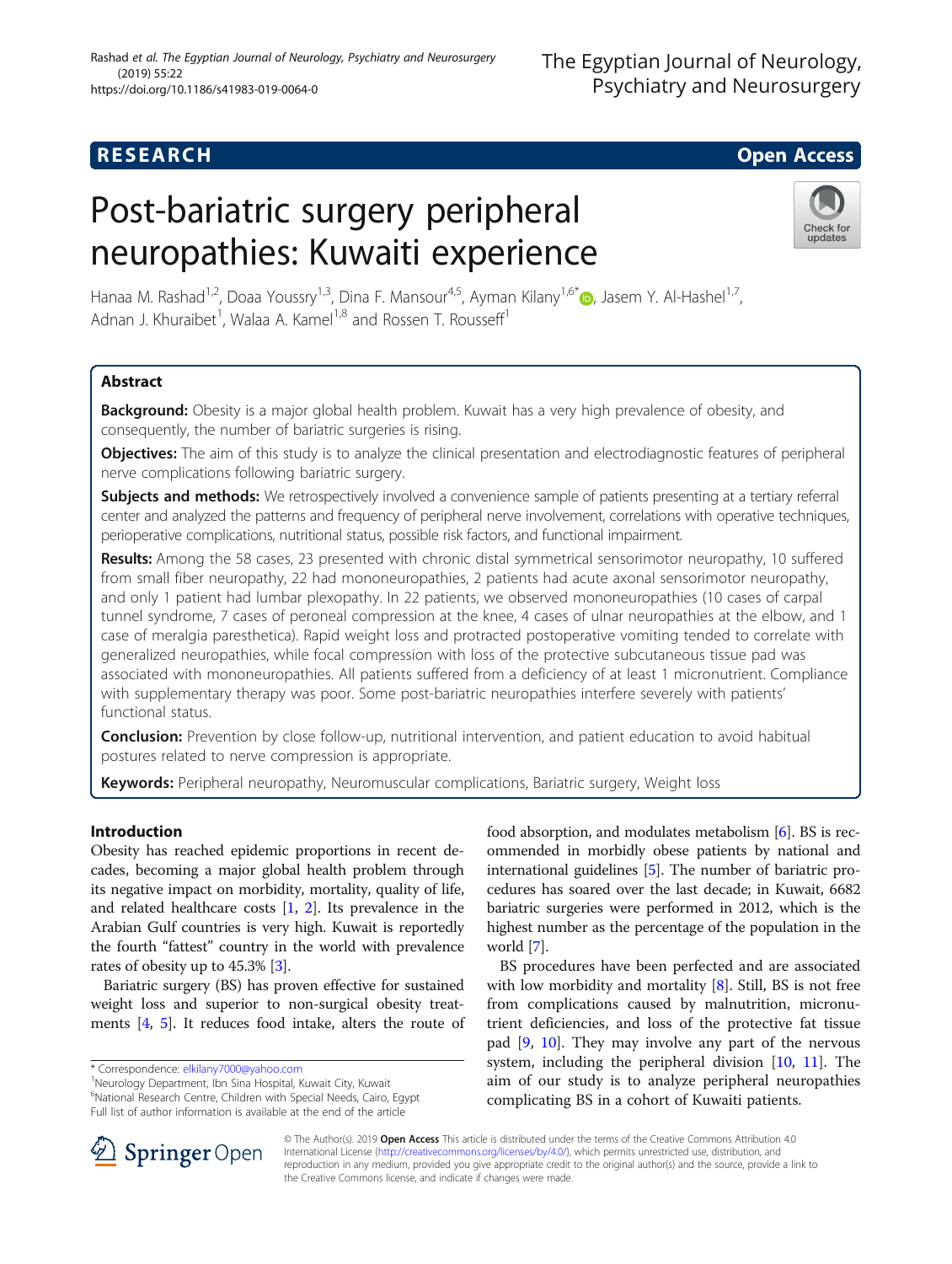#### Subjects and methods

We performed a retrospective analysis of a convenience series of 58 post-bariatric surgery patients who were referred between May 2014 and April 2015 with a clinical diagnosis of peripheral nerve disorder to the neurophysiology unit of a tertiary care hospital in Kuwait.

An informed written formal consent to participate in the study was obtained from every patient. Patients with a history predating their surgery and patients referred for generalized neuropathy, presenting with a well-documented cause of peripheral neuropathy (as long-term diabetes, alcoholism, and toxin exposure), were not included in the study.

Data were anonymously extracted from patients' records, including demographic data: history directed at the amount and rate of weight loss, gastrointestinal disturbances after surgery (vomiting, abdominal pain), compliance with nutritional supplement intake, and specific complaints related to peripheral nerve involvement. Results of detailed neurological examination, results of comprehensive motor and sensory nerve conduction study (NCS), sympathetic skin responses, and blood levels of vitamins were tabulated. Thiamine was assessed by measuring erythrocyte transketolase (thiamine deficiency is defined as blood thiamine lower than 74 nmol/ l), serum level of vitamin  $B_{12}$  ( $B_{12}$  deficiency is defined as serum  $B_{12}$  lower than 150 pg/ml), folate (folate deficiency is defined as serum folic acid lower than 1.8 ng/ ml), vitamin D (vitamin D deficiency is defined as serum level of 25-hydroxycholecalciferol lower than 20 ng/ml), and copper were investigated. EMG was carried out whenever the clinical presentation is that of a muscle disease or to detect radicular affection as most of the cases with root affection have normal motor and sensory NCS especially early in the course of the disease. CTS was diagnosed according to the guidelines and practice parameters by Jablecki and colleagues [\[12](#page-5-0)].

The functional status of the patients was assessed using the modified Rankin Scale for Neurologic Disabilities [[13\]](#page-5-0). While such a scale is not designed specifically for use in peripheral nerve pathology, it provides an excellent tool for overall disability and we considered it best for our non-homogeneous patient cohort.

NCS (using Deymed, TrueTrace, Czech Republic) were performed by the same qualified technologists under the supervision of a clinical neurophysiology specialist according to standard techniques [\[14](#page-5-0)]. The median, ulnar, peroneal, tibial, and sural nerves were routinely studied, with temperature maintained over 33 °C in the hands and over 30 °C at the malleoli. Where necessary, needle EMG was performed.

The final diagnosis rested on the consensus between a neurologist and a clinical neurophysiologist among the authors after discussing the clinical, laboratory, and electrodiagnostic findings in each case.

The study was descriptive and approved by the institutional ethical committee. Statistical analysis was performed using Statgraphics<sup>®</sup> Online. Descriptive statistics, ANOVA for continuous data, and Fisher exact probability test for non-parametric variables, at accepted level of significance  $P < 0.05$ .

#### Results

Our series included 58 patients, 33 (56.8 %) were female and 25 (43.2%) were male. Their age ranged from 19 to 52 years (median age of 32 years). The weight loss ranged from 25 to 93 kg (mean value  $47.8 \pm 17.2$  kg) over a period from 3 to 60 months (median period of 16 months). The onset of symptoms was between 4 and 52 months after BS (median interval of 20 months). The pattern of peripheral nervous system affection included 35 patients with generalized neuropathy, 22 patients with mononeuropathy, and 1 patient with lumbar plexopathy. The nosological distribution, demographic profile, and details on the pattern of weight loss are presented in Table [1](#page-2-0).

Weight loss had a tendency to be more rapid in generalized neuropathy cases, but this was not statistically significant. The majority of patients with generalized neuropathy presented with chronic distal symmetrical sensory predominant neuropathy (23 cases). Sensory complaints (pain, paraesthesia) followed by objective sensory loss, areflexia, and gradually progressive weakness were typical in this group, while weakness in the feet and legs as an initial symptom was reported only in 3 patients.

At the time of diagnosis, only 7 patients had significant weakness in the lower leg and 7 had preserved reflexes. Only 3 patients had sensory symptoms in the arms.

Electrodiagnostic assessment confirmed distal axonal neuropathy in all patients. In 10 patients, we observed isolated small fiber neuropathy ("burning feet syndrome") without objective findings on clinical examination and routine NCS; in 6 of them, the sympathetic skin responses were absent.

Two cases of acute sensorimotor neuropathy with weakness involving also the thighs and upper limbs were observed in a 40-year-old patient (6 months after the surgery, prominent vomiting, drastic weight loss of 60 kg over 6 months, and poor compliance with prescribed nutritional supplementation). The other case was 24-yearold female patient came with a picture of Wernicke encephalopathy associated with sensorimotor neuropathy 8 months after the surgery, and she did not receive any nutritional supplement after the operation; also, she developed persistent vomiting due to gastric issue.

Neurophysiology was compatible with generalized axonal motor-sensory neuropathy. These two patients recovered gradually and incompletely. Among mononeuropathies, cases of carpal tunnel syndrome (CTS) had mostly insidious (five patients) or subacute (five patients) course.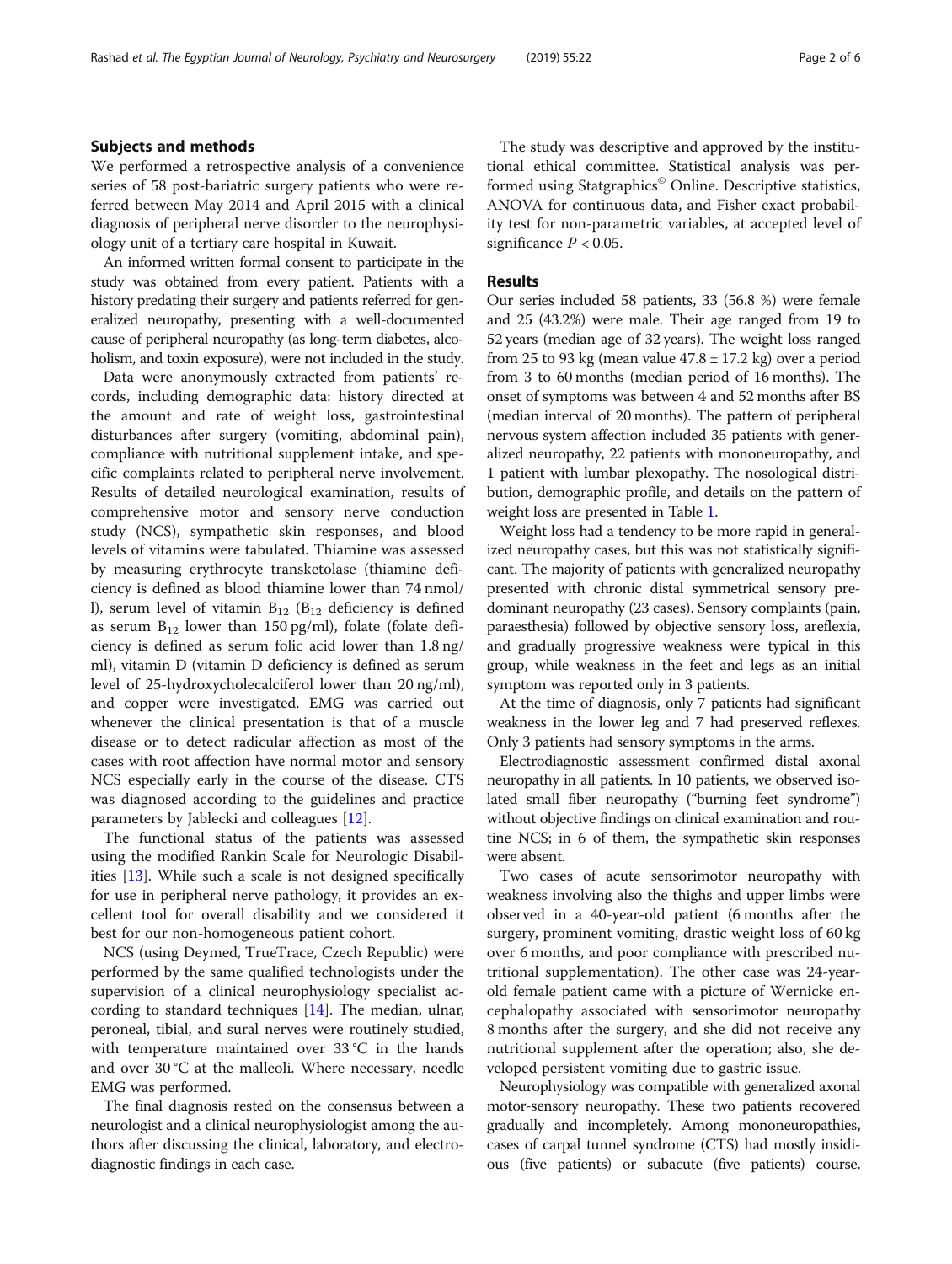<span id="page-2-0"></span>

|  | Table 1 Distribution of final diagnosis and their relation to demographic data and weight loss characteristics |
|--|----------------------------------------------------------------------------------------------------------------|
|  |                                                                                                                |

| Variables                            | Mononeuropathy, $N = 22$ (37.5%)               | Polyneuropathy, $N = 35$ (60.4%)               | $P^*$ |  |
|--------------------------------------|------------------------------------------------|------------------------------------------------|-------|--|
| Continuous data                      |                                                |                                                |       |  |
| Age (years)                          | Mean $\pm$ SD, 33 $\pm$ 9.5<br>Range, 22-50    | Mean $\pm$ SD, 32.7 $\pm$ 7<br>Range, 19-52    | 0.90  |  |
| Amount of weight loss (kg)           | Mean $\pm$ SD, 48.4 $\pm$ 16.3<br>Range, 25-91 | Mean $\pm$ SD, 48.7 $\pm$ 16.0<br>Range, 25-93 | 0.91  |  |
| Time to maximal weight loss (months) | Mean $\pm$ SD, 20.2 $\pm$ 16.5<br>Range, 6-60  | Mean $\pm$ SD, 14.0 $\pm$ 9.2<br>Range, 4-36   | 0.09  |  |
| Time to disease onset (months)       | Mean $\pm$ SD, 25.8 $\pm$ 20.1<br>Range, 3-25  | Mean $\pm$ SD, 23.4 $\pm$ 15.3<br>Range, 4-52  | 0.64  |  |
| Non-parametric data                  |                                                |                                                |       |  |
| Gender, female                       | $N = 22$<br>Percent = $54.5%$                  | $N = 35$<br>Percent = $57.7\%$                 | 1.0   |  |
| Postoperative complications          | $N = 22$<br>$Yes = 2$<br>Percent = $9.1\%$     | $N = 35$<br>$Yes = 5$<br>Percent $= 14.2%$     | 0.6   |  |
| Prolonged vomiting                   | $N = 22$<br>$Yes = 3$<br>Percent = $13.5%$     | $N = 35$<br>$Yes = 11$<br>Percent $=$ 31.0%    | 0.2   |  |

A single patient with lumbosacral radiculoplexus neuropathy is not included in this table

\*ANOVA for means for continuous variables; Fisher contingency tables for non-parametric

Patients with ulnar neuropathy at the elbow presented subacutely. Cases of peroneal compression and meralgia paraesthetica presented with acute onset of the corresponding individual peripheral nerve syndrome.

The patient with lumbar plexopathy had a typical unilateral presentation with severe pain in the thigh and hip, sensory loss along the anterior aspect of the thigh and shin, wasting in the thigh muscles, lost patellar reflex, and widespread denervation on needle EMG study.

The nutritional status of the patients was unsatisfactory. By history, only 12 patients (20.6%) were compliant with nutritional supplement intake, while 29 (50%) took it rarely and another 17 (29.3%) neglected treatment at all. Vitamin D deficiency (defined as serum level of 25-hydroxycholecalciferol lower than 20 ng/ml) was present in 40 patients (69%), thiamine deficiency (defined as blood thiamine lower than 74 nmol/l) in 32 (55%), vitamin  $B_{12}$  deficiency (defined as serum  $B_{12}$  lower than 150 pg/ml) in 22 (38%), and folate deficiency (defined as serum level below 1.8 ng/ml) in 12 (20.6%). Copper level was normal in all screened patients. The distribution of patients by diagnoses compared with nutritional status is presented in Table [2](#page-3-0). No significant difference between the polyneuropathy and mononeuropathy patients regarding their nutrition compliance with treatment could be established.

Measurement of whole blood thiamine by erythrocyte transketolase activity showed significant difference between the polyneuropathy  $(85 \pm 14 \text{ nmol/l})$  and mononeuropathy  $(110 \pm 21 \text{ nmol/l})$  patients  $(P < 0.05)$ . Also, serum level of vitamin  $B_{12}$  showed nearly the same significant difference between the polyneuropathy  $(220 \pm$ 37 pg/ml) and mononeuropathy  $(325 \pm 54 \text{ pg/ml})$ , this

difference is illustrated in Fig. [1.](#page-3-0) There was no statistically significant difference between the mono- and polyneuropathy groups regarding vitamin D and folate.

The impact of peripheral nerve complications on the functional status of our patients is summarized in Table [3](#page-4-0). While some of the complications in our patients are apparently mild, a significant number were disabling either through weakness (advanced generalized neuropathy, bilateral foot drop, severe unilateral foot drop) or through neuropathic pain syndrome (small fiber neuropathy, cases of sensory neuropathy, cases of carpal tunnel syndrome). The inability to drive safely or to drive at all was a major factor for higher disability, as driving independently is the major means of transportation in Kuwait.

#### **Discussion**

We observed various patterns of peripheral nerve complications following BS in our cohort. Micronutrient deficiencies and non-compliance with treatment were quite frequent in our patients. However, nutritional deficiencies after BS seem not the only preventable factor leading to peripheral neuropathies. We recognize a number of weaknesses in our study. It is retrospective and not controlled so that conclusions regarding the risk factors or possible correlates of the peripheral nerve disorders observed are less reliable or impossible. Nevertheless, we believe our observations make a positive contribution to the knowledge of different post-bariatric peripheral nerve complications that may be better discussed separately.

Generalized neuropathy was observed in 35 of our patients, 23 of whom developed chronic distal symmetrical polyneuropathy. It was purely sensory or sensory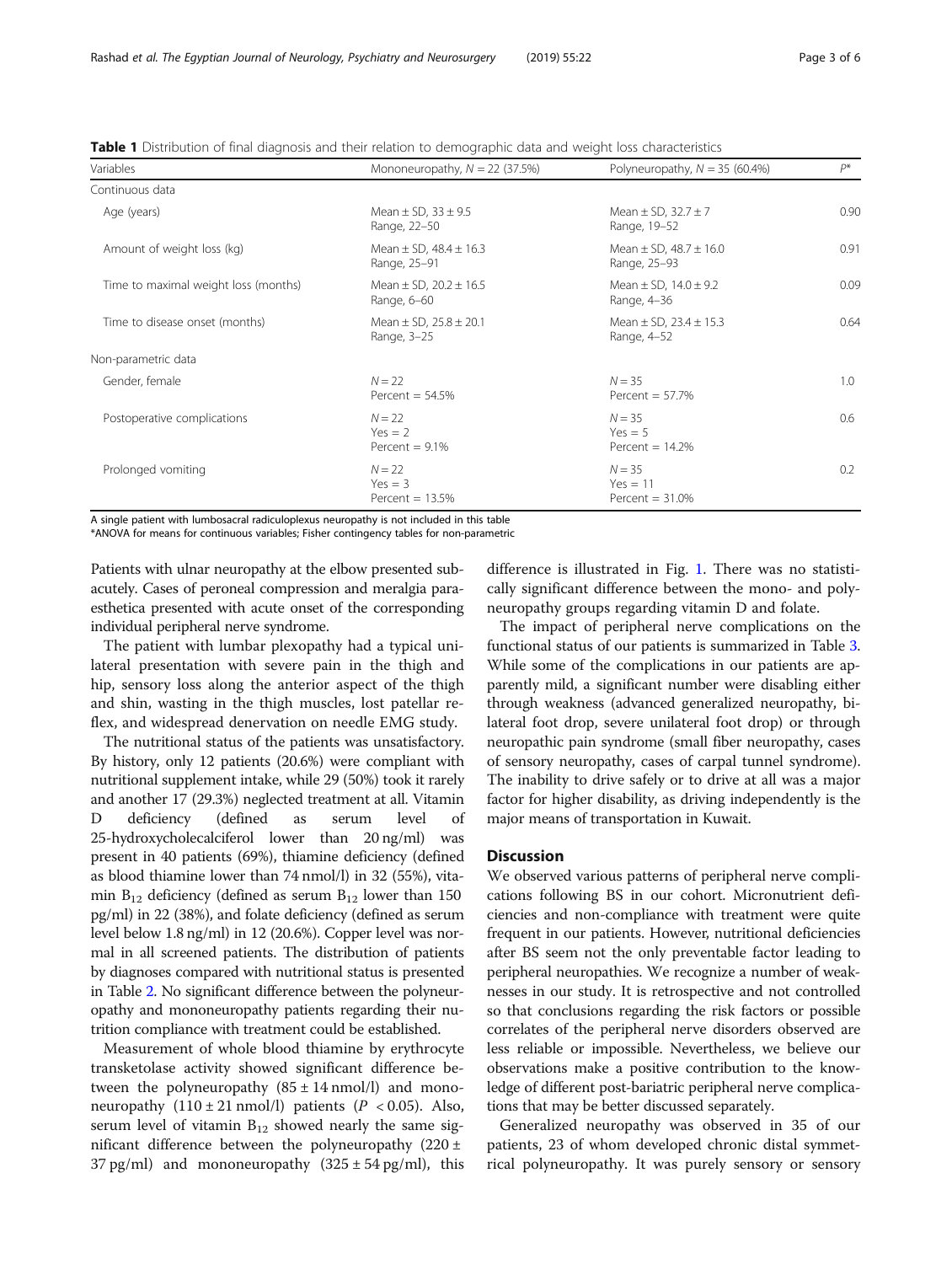|                                                   | Mononeuropathy, $n = 22$ |         | Polyneuropathy, $n = 35$ |         | D       |
|---------------------------------------------------|--------------------------|---------|--------------------------|---------|---------|
| Thiamine, deficient vs non-deficient (n)          | 9 (41%) vs 13 (59%)      |         | 20 (57%) vs 15 (43%)     |         | $0.24*$ |
| Vitamin $B_{12}$ , deficient vs non-deficient (n) | 7 (31.8%) vs 15 (69.2%)  |         | 15 (43%) vs 20 (57%)     |         | $0.53*$ |
| Folate, deficient vs non-deficient (n)            | 5 (22.7%) vs 17 (77.3%)  |         | 12 (34.2%) vs 23 (65.7%) |         | $0.23*$ |
| Vitamin D, deficient vs non-deficient             | 6 (27.2%) vs 16 (72.8%)  |         | 6 (17%) vs 29 (83%)      |         | $0.27*$ |
| Compliance with treatment                         | n                        | Percent | n                        | Percent |         |
| Compliant                                         | 8                        | 36.4    |                          | 20.7    | $0.62*$ |
| Poorly compliant                                  |                          | 50.0    | 16                       | 48.3    |         |
| Non-compliant                                     | 3                        | 13.6    | 12                       | 31.0    |         |
|                                                   |                          |         |                          |         |         |

<span id="page-3-0"></span>Table 2 Nutritional status and compliance with treatment among the patients

\*Fisher exact probability test for  $2 \times 2$  and  $2 \times 3$  contingency tables

predominant but tended to progress and involve the motor function. Our findings coincide with previous descriptions of this most common post-bariatric distal chronic neuropathy [\[10,](#page-5-0) [11,](#page-5-0) [15,](#page-5-0) [16\]](#page-5-0). Acute axonal radiculoneuropathies or neuropathies with prominent weakness have also been reported [[15](#page-5-0)–[17](#page-5-0)]. We encountered 2 patients with acute axonal sensorimotor neuropathy. Such cases may represent either an early [\[17](#page-5-0)] or a late [[18\]](#page-5-0) complication of BS, often combined with Wernicke's encephalopathy [[19\]](#page-5-0). As these generalized neuropathies seem mostly due to thiamine deficiency resulting from malabsorption and postoperative vomiting [[15](#page-5-0), [20](#page-5-0)], postoperative care for patients with refractory vomiting should be very close, with adequate thiamine replacement.

Small fiber painful presentation ("burning feet" that in some patients evolved into distal neuropathic pain syndrome in all extremities) was seen in 10 cases. Small fiber neuropathy seems relatively frequent in our series, but other authors have also turned the attention to this variety that may be responsive to thiamine [[15,](#page-5-0) [21](#page-5-0), [22](#page-5-0)]. Early pain control is also necessary to prevent the development of chronic neuropathic pain. Patients with various isolated mononeuropathies have been described after BS [[10,](#page-5-0) [11](#page-5-0), [15](#page-5-0)]. Some lesions were directly related to compression or stretch during surgery [[22](#page-5-0)], a pattern that we did not observe.

CTS was the most frequent mononeuropathy in a large controlled cohort study [\[11](#page-5-0)] and also in our patients (10 out of 22). The causal relation between weight

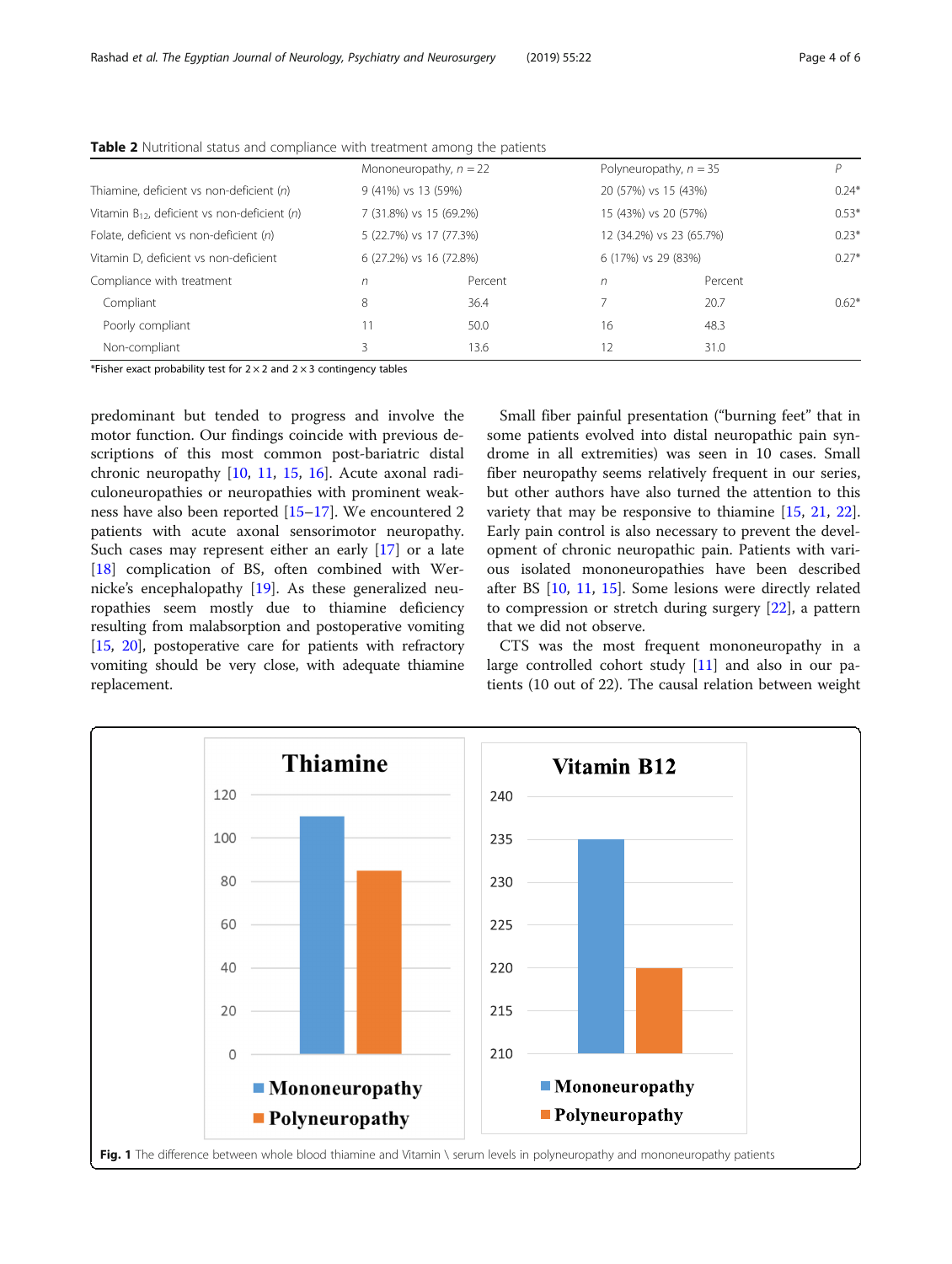<span id="page-4-0"></span>Rashad et al. The Egyptian Journal of Neurology, Psychiatry and Neurosurgery (2019) 55:22 Page 5 of 6

|                                                   | Modified Rankin Scale |                                    |                |            |
|---------------------------------------------------|-----------------------|------------------------------------|----------------|------------|
|                                                   | 1                     | Score Score Score<br>$\mathcal{L}$ | 3              | Score<br>4 |
| Mononeuropathy                                    |                       |                                    |                |            |
| Carpal tunnel syndrome                            | 5                     | 5                                  |                |            |
| Bilateral peroneal palsy                          |                       |                                    | $\mathfrak{D}$ |            |
| Unilateral peroneal palsy                         |                       | 2                                  | 3              |            |
| Ulnar neuropathy at the<br>elbow                  | 2                     | $\mathcal{P}$                      |                |            |
| Meralgia paresthetica                             | 1                     |                                    |                |            |
| Polyneuropathy                                    |                       |                                    |                |            |
| Distal symmetrical sensorimotor<br>polyneuropathy | 8                     | 10                                 | 5              |            |
| Acute several axonal neuropathy                   |                       |                                    |                | 2          |
| Small fiber neuropathy                            | 2                     | 4                                  | 4              |            |
| Lumbar plexopathy                                 |                       |                                    | 1              |            |

Table 3 Functional impairment of patients with different peripheral nerve complications

Number of patients distributed by score. There were no patients with a score of 0.5 or 6

loss and CTS is difficult to understand. Obesity is in fact a risk factor for CTS, so mechanical rather than metabolic factors may be at play [\[11](#page-5-0)]. Peroneal and ulnar nerve involvement at the predilection sites seems easier to explain after weight loss, as the reduction of protective subcutaneous fat together with increased nerve vulnerability in malnutrition results in easier development of compression [\[20](#page-5-0), [23](#page-5-0), [24\]](#page-5-0). We observed 2 patients with bilateral peroneal palsy among 22 mononeuropathies, while the literature reports on bilateral peroneal palsy after BS are few [[25,](#page-5-0) [26\]](#page-5-0). Unilateral peroneal neuropathy was also frequent in our patients (5 out of 58 cases) while described in only 2 patients among 71 in a previous series [\[11\]](#page-5-0). This higher occurrence of peroneal palsy in our patients is likely due to cultural differences. In Asia, squatting or sitting "taylor" style with legs crossed is quite common, causing peroneal nerve compromise [[27\]](#page-5-0). Peroneal palsy, especially bilateral, is disabling [[28](#page-5-0)] while entirely preventable by avoiding the offending postures. The same considerations are valid in cases of ulnar nerve compression, of which we observed 4 cases. We observed a single case of meralgia paraesthetica while others have described this complication far more frequently [\[29](#page-5-0)], mostly as an early complication related to intraoperative trauma of the nerve. A single case of lumbar plexopathy was observed. In other series, this complication was more frequent [\[11](#page-5-0)]. This entity is presumably autoimmune or inflammatory, and the direct relation to BS seems elusive [\[20\]](#page-5-0).

In our study, there are two patterns of neurological complications after bariatric surgery, generalized polyneuropathy that can be explained by malabsorption and prolonged vomiting that leads to neurologic dysfunction in different levels of the neuraxis. This mechanism explains why whole blood level of thiamine and serum level of vitamin  $B_{12}$  are more affected in these patients than mononeuropathy patients that their pathology can be explained by rapid weight loss that may make the nerves more susceptible to compression through loss of subcutaneous tissue, loss of protective fat pads, or structural changes. Sometimes, injury from mechanical retractors, patients' malpositioning, and use of radial or ulnar catheter at the wrist during surgery may participate in immediate complications after BS [\[11\]](#page-5-0).

Our data indicate that poor nutritional status and non-compliance with treatment in patients with postbariatric neuropathy are quite frequent. The study is not controlled and does not allow us to indicate particular factors, but this clustering of malnutrition among cases of peripheral complications is well-described and likely multifactorial (malabsorption, vomiting, rapid weight loss, poor compliance) [\[11](#page-5-0), [15,](#page-5-0) [20](#page-5-0)]. While some peripheral complications of BS are mild, others may be disabling and irreversible [\[20](#page-5-0), [30](#page-5-0)]. Our brief assessment of patients' functional status turns attention to such cases (sensorimotor neuropathy, foot drop, or severe neuropathic pain in poly- or mononeuropathies) and underlines the need for prevention through close perioperative care, regular follow-up, adequate supplementation, and educating the patients to avoid habitual postures causing nerve compression.

#### Conclusions

Peripheral nerve complications after BS may be classified into generalized neuropathies (chronic axonal distal symmetric sensory or sensorimotor neuropathy, acute polyradiculoneuropathy, and small fiber neuropathy), mononeuropathies, and plexopathy. These complications may overlap in the same person either by chance or by common causal factors. The clinical picture of every individual patient or similar group of patients will differ according to the relative frequency of individual complications and their correlation with nutritional deficits, local compression, and possible inflammatory factors. Prevention is possible and essential to avoid peripheral nerve complications of BS.

The current study has faced certain limitation related to its nature, being a descriptive retrospective analysis. One of these limitations is that we cannot precisely estimate the rate of weight loss as well as the actual compliance to vitamin supplement. Another limitation is the small number of cases which limits the statistical power of analysis. The correlation between the type of neuropathy and the clinical variable could be found to be significant in a larger group of study.